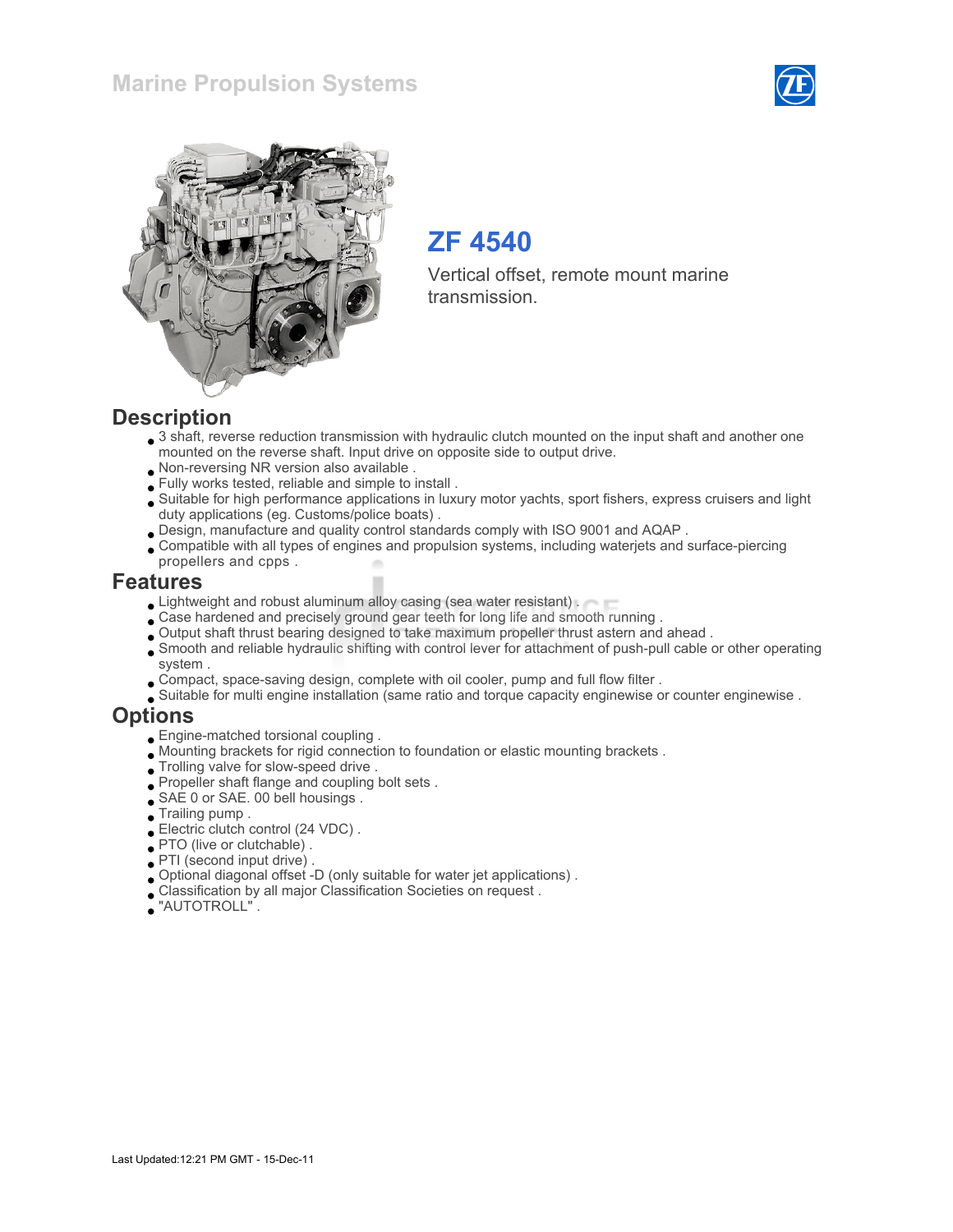

### Pleasure Duty

| <b>RATIOS</b>                                                                                                                                                                                                        |      | MAX.<br>POWER/RPM<br><b>INPUT POWER CAPACITY</b><br><b>TORQUE</b> |                                      |    |           |          |           |          | MAX.<br><b>RPM</b> |                |      |
|----------------------------------------------------------------------------------------------------------------------------------------------------------------------------------------------------------------------|------|-------------------------------------------------------------------|--------------------------------------|----|-----------|----------|-----------|----------|--------------------|----------------|------|
|                                                                                                                                                                                                                      | Nm   | ftlb                                                              | kW                                   | hp | <b>kW</b> | hp       | <b>kW</b> | hp       | kW                 | hp             |      |
|                                                                                                                                                                                                                      |      |                                                                   |                                      |    |           | 2100 rpm |           | 2300 rpm |                    | 2450 rpm       |      |
| $1.180^*$ , $1.293^*$ , $1.353^*$ , $1.463^*$ ,<br>1.509, 1.595*, 1.659*, 1.689*,<br>$1.757$ *, 1.795*, 1.857*, 1.941*,<br>2.030, 2.077*, 2.125*, 2.158*,<br>2.270*, 2.333*, 2.571, 2.633*,<br>2.759*, 2.893*, 3.040 | 7564 | 5579                                                              | 0.7920 1.0621 1663  2231  1822  2443 |    |           |          |           |          | 1941               | $ 2602\rangle$ | 2500 |

\* Special Order Ratio.

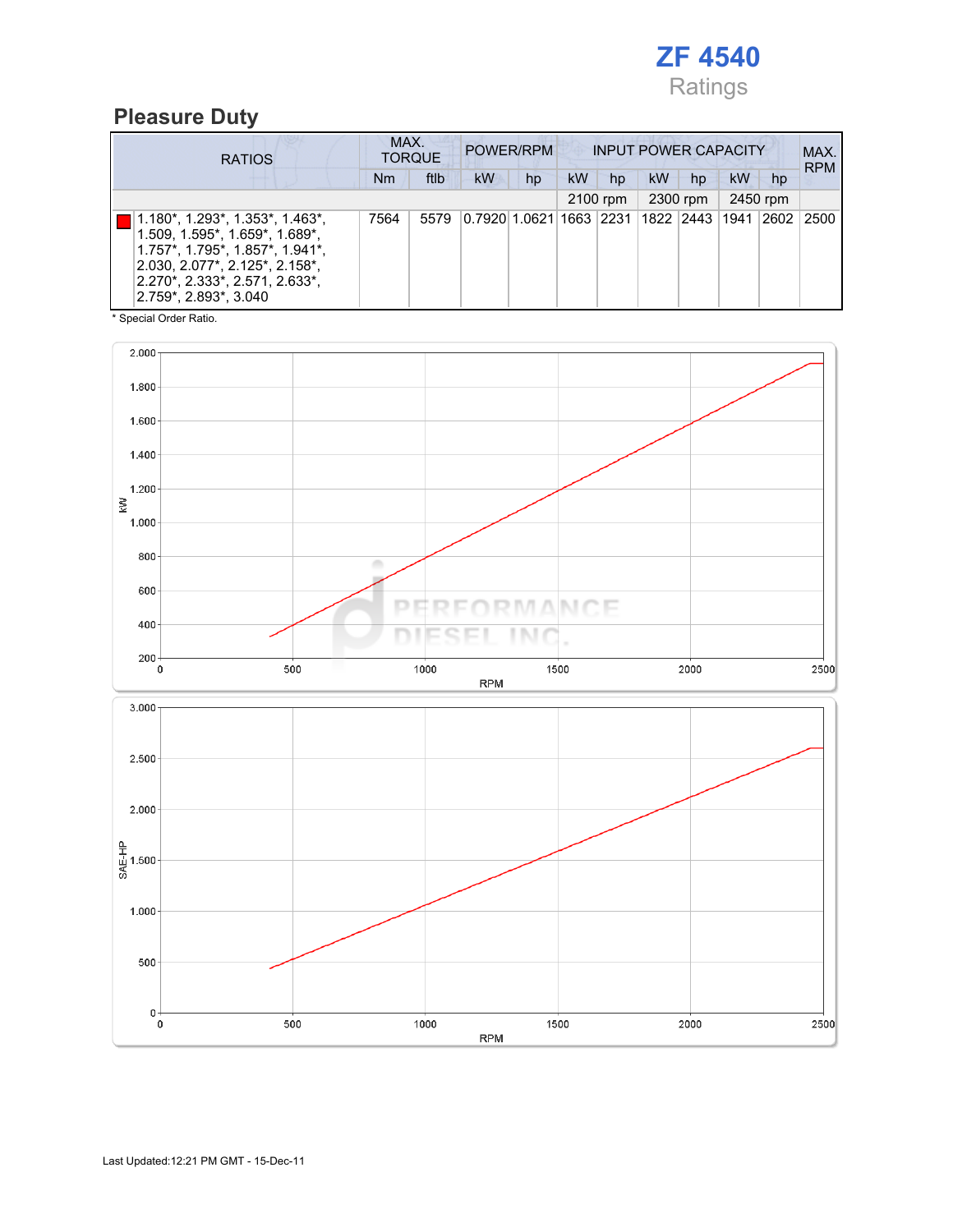

## Light Duty

| <b>RATIOS</b>                                                                                                                                                                                     |         |                        |  | MAX.<br>POWER/RPM<br><b>TORQUE</b> |      |            |                                             | <b>INPUT POWER CAPACITY</b> |          |    |          |    |          | MAX.<br><b>RPM</b> |
|---------------------------------------------------------------------------------------------------------------------------------------------------------------------------------------------------|---------|------------------------|--|------------------------------------|------|------------|---------------------------------------------|-----------------------------|----------|----|----------|----|----------|--------------------|
|                                                                                                                                                                                                   |         |                        |  | <b>Nm</b>                          | ftlb | kW         | hp                                          | kW                          | hp       | kW | hp       | kW | hp       |                    |
|                                                                                                                                                                                                   |         |                        |  |                                    |      |            |                                             |                             | 2100 rpm |    | 2300 rpm |    | 2450 rpm |                    |
| 1.180*, 1.293*, 1.353*, 1.463*,<br>1.509, 1.595*, 1.659*, 1.689*,<br>1.757*, 1.795*, 1.857*, 1.941*,<br>2.030, 2.077*, 2.125*, 2.158*,<br>2.270*, 2.333*, 2.571, 2.633*,<br>2.759*, 2.893*, 3.040 |         |                        |  | 7170                               | 5288 |            | 0.7508 1.0068 1577 2114 1727 2316 1839 2467 |                             |          |    |          |    |          | 2500               |
|                                                                                                                                                                                                   |         | * Special Order Ratio. |  |                                    |      |            |                                             |                             |          |    |          |    |          |                    |
|                                                                                                                                                                                                   | 2.000   |                        |  |                                    |      |            |                                             |                             |          |    |          |    |          |                    |
|                                                                                                                                                                                                   | 1.800   |                        |  |                                    |      |            |                                             |                             |          |    |          |    |          |                    |
|                                                                                                                                                                                                   | 1.600   |                        |  |                                    |      |            |                                             |                             |          |    |          |    |          |                    |
|                                                                                                                                                                                                   | 1.400   |                        |  |                                    |      |            |                                             |                             |          |    |          |    |          |                    |
|                                                                                                                                                                                                   | 1.200   |                        |  |                                    |      |            |                                             |                             |          |    |          |    |          |                    |
| ŠΜ                                                                                                                                                                                                | 1.000   |                        |  |                                    |      |            |                                             |                             |          |    |          |    |          |                    |
|                                                                                                                                                                                                   | 800     |                        |  |                                    |      |            |                                             |                             |          |    |          |    |          |                    |
|                                                                                                                                                                                                   | 600     |                        |  | a.                                 |      |            |                                             |                             |          |    |          |    |          |                    |
|                                                                                                                                                                                                   | 400     |                        |  | D                                  |      |            | M AIN C                                     |                             | 1 F      |    |          |    |          |                    |
|                                                                                                                                                                                                   | $200 -$ |                        |  |                                    |      |            | I N.                                        |                             |          |    |          |    |          |                    |
|                                                                                                                                                                                                   | 0       | 500                    |  |                                    | 1000 | <b>RPM</b> |                                             | 1500                        |          |    | 2000     |    |          | 2500               |
|                                                                                                                                                                                                   | 2.500   |                        |  |                                    |      |            |                                             |                             |          |    |          |    |          |                    |
|                                                                                                                                                                                                   |         |                        |  |                                    |      |            |                                             |                             |          |    |          |    |          |                    |
|                                                                                                                                                                                                   |         |                        |  |                                    |      |            |                                             |                             |          |    |          |    |          |                    |
|                                                                                                                                                                                                   | 2.000   |                        |  |                                    |      |            |                                             |                             |          |    |          |    |          |                    |
|                                                                                                                                                                                                   |         |                        |  |                                    |      |            |                                             |                             |          |    |          |    |          |                    |
|                                                                                                                                                                                                   | 1.500   |                        |  |                                    |      |            |                                             |                             |          |    |          |    |          |                    |
|                                                                                                                                                                                                   |         |                        |  |                                    |      |            |                                             |                             |          |    |          |    |          |                    |
| SAE-HP                                                                                                                                                                                            |         |                        |  |                                    |      |            |                                             |                             |          |    |          |    |          |                    |
|                                                                                                                                                                                                   | 1.000   |                        |  |                                    |      |            |                                             |                             |          |    |          |    |          |                    |
|                                                                                                                                                                                                   |         |                        |  |                                    |      |            |                                             |                             |          |    |          |    |          |                    |
|                                                                                                                                                                                                   |         |                        |  |                                    |      |            |                                             |                             |          |    |          |    |          |                    |
|                                                                                                                                                                                                   | 500     |                        |  |                                    |      |            |                                             |                             |          |    |          |    |          |                    |
|                                                                                                                                                                                                   |         |                        |  |                                    |      |            |                                             |                             |          |    |          |    |          |                    |
|                                                                                                                                                                                                   | 0       |                        |  |                                    |      |            |                                             |                             |          |    |          |    |          |                    |
|                                                                                                                                                                                                   | 0       | 500                    |  |                                    | 1000 | <b>RPM</b> |                                             | 1500                        |          |    | 2000     |    |          | 2500               |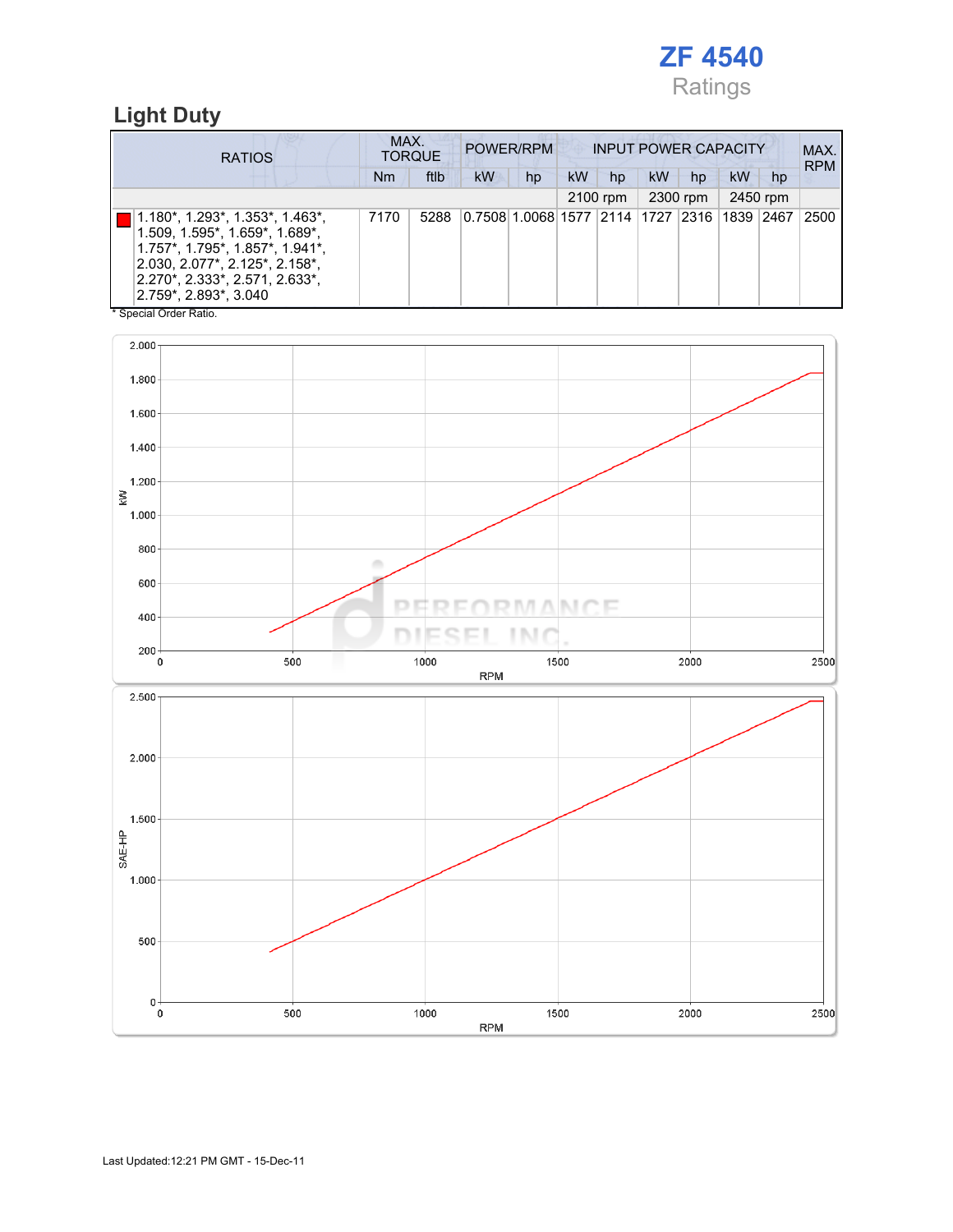

#### Medium Duty

| <b>RATIOS</b>                                                                                                                                                                                     | MAX.      | <b>TORQUE</b> |            | POWER/RPM                                   | <b>INPUT POWER CAPACITY</b> |          |          |              |    |          | MAX.<br><b>RPM</b> |
|---------------------------------------------------------------------------------------------------------------------------------------------------------------------------------------------------|-----------|---------------|------------|---------------------------------------------|-----------------------------|----------|----------|--------------|----|----------|--------------------|
|                                                                                                                                                                                                   | <b>Nm</b> | ftlb          | kW         | hp                                          | kW                          | hp       | kW       | hp           | kW | hp       |                    |
|                                                                                                                                                                                                   |           |               |            |                                             |                             | 1800 rpm | 1900 rpm |              |    | 2100 rpm |                    |
| 1.180*, 1.293*, 1.353*, 1.463*,<br>1.509, 1.595*, 1.659*, 1.689*,<br>1.757*, 1.795*, 1.857*, 1.941*,<br>2.030, 2.077*, 2.125*, 2.158*,<br>2.270*, 2.333*, 2.571, 2.633*,<br>2.759*, 2.893*, 3.040 | 6370      | 4698          |            | 0.6670 0.8945 1201 1610 1267 1700 1401 1878 |                             |          |          |              |    |          | 2500               |
| * Special Order Ratio.                                                                                                                                                                            |           |               |            |                                             |                             |          |          |              |    |          |                    |
| 1.600                                                                                                                                                                                             |           |               |            |                                             |                             |          |          |              |    |          |                    |
| 1.400                                                                                                                                                                                             |           |               |            |                                             |                             |          |          |              |    |          |                    |
| 1.200                                                                                                                                                                                             |           |               |            |                                             |                             |          |          |              |    |          |                    |
| 1.000                                                                                                                                                                                             |           |               |            |                                             |                             |          |          |              |    |          |                    |
| Š<br>800                                                                                                                                                                                          |           |               |            |                                             |                             |          |          |              |    |          |                    |
| 600                                                                                                                                                                                               |           |               |            |                                             |                             |          |          |              |    |          |                    |
|                                                                                                                                                                                                   |           |               |            |                                             |                             |          |          |              |    |          |                    |
| 400                                                                                                                                                                                               |           |               |            | I N 1                                       | ANT                         |          |          |              |    |          |                    |
| $200 -$<br>500<br>0                                                                                                                                                                               |           | 1000          | <b>RPM</b> | 1500                                        |                             |          |          | 2000         |    |          | 2500               |
| 2.000                                                                                                                                                                                             |           |               |            |                                             |                             |          |          |              |    |          |                    |
| 1.800                                                                                                                                                                                             |           |               |            |                                             |                             |          |          |              |    |          |                    |
| 1.600                                                                                                                                                                                             |           |               |            |                                             |                             |          |          |              |    |          |                    |
| 1.400                                                                                                                                                                                             |           |               |            |                                             |                             |          |          |              |    |          |                    |
| 오 1.200<br>방<br>- 6<br>- 6 1.000                                                                                                                                                                  |           |               |            |                                             |                             |          |          |              |    |          |                    |
|                                                                                                                                                                                                   |           |               |            |                                             |                             |          |          |              |    |          |                    |
| 800                                                                                                                                                                                               |           |               |            |                                             |                             |          |          |              |    |          |                    |
| 600                                                                                                                                                                                               |           |               |            |                                             |                             |          |          |              |    |          |                    |
| 400                                                                                                                                                                                               |           |               |            |                                             |                             |          |          |              |    |          |                    |
| $200 -$<br>0<br>$500\,$                                                                                                                                                                           |           | 1000          | <b>RPM</b> | 1500                                        |                             |          |          | ${\bf 2000}$ |    |          | 2500               |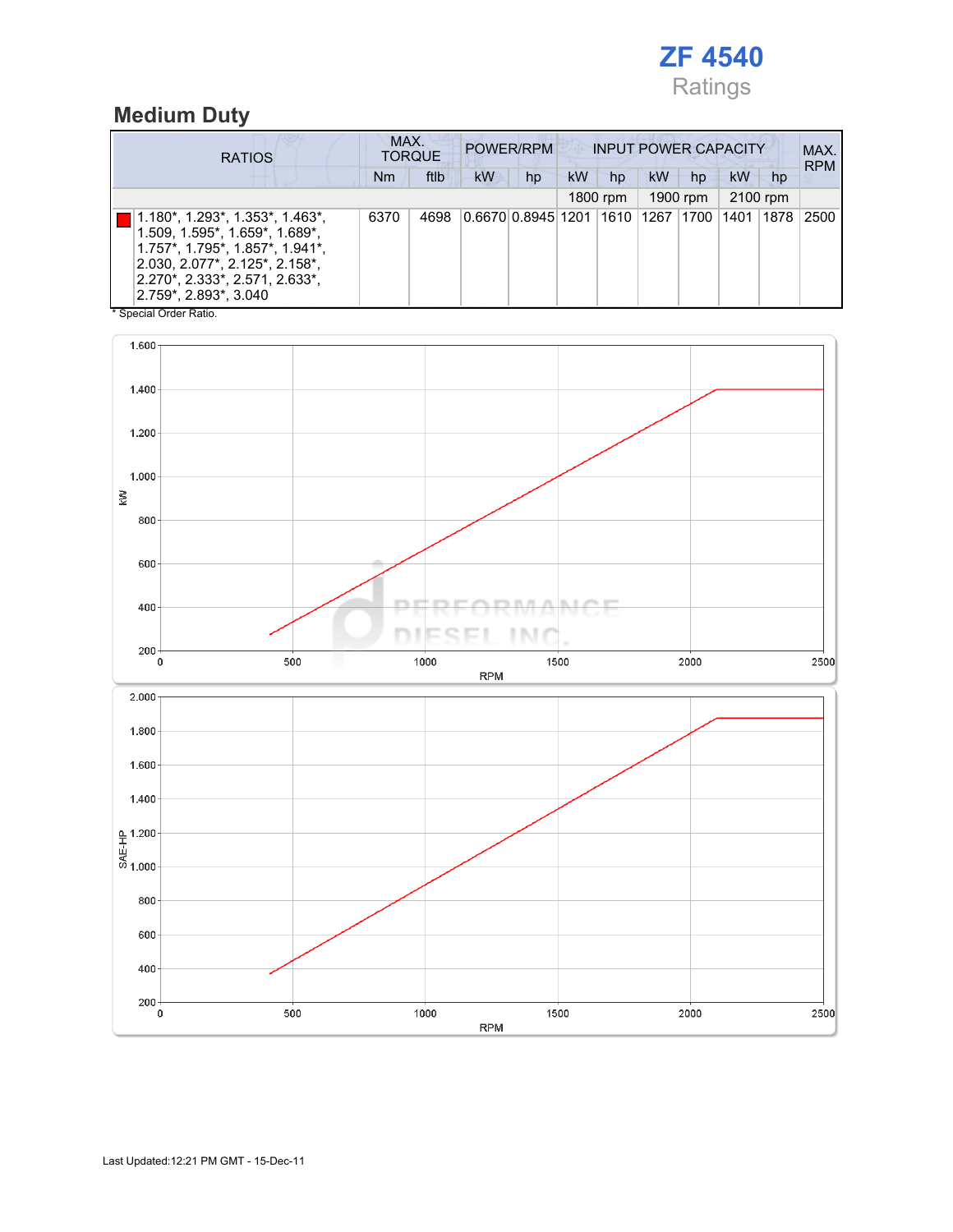

### Continuous Duty

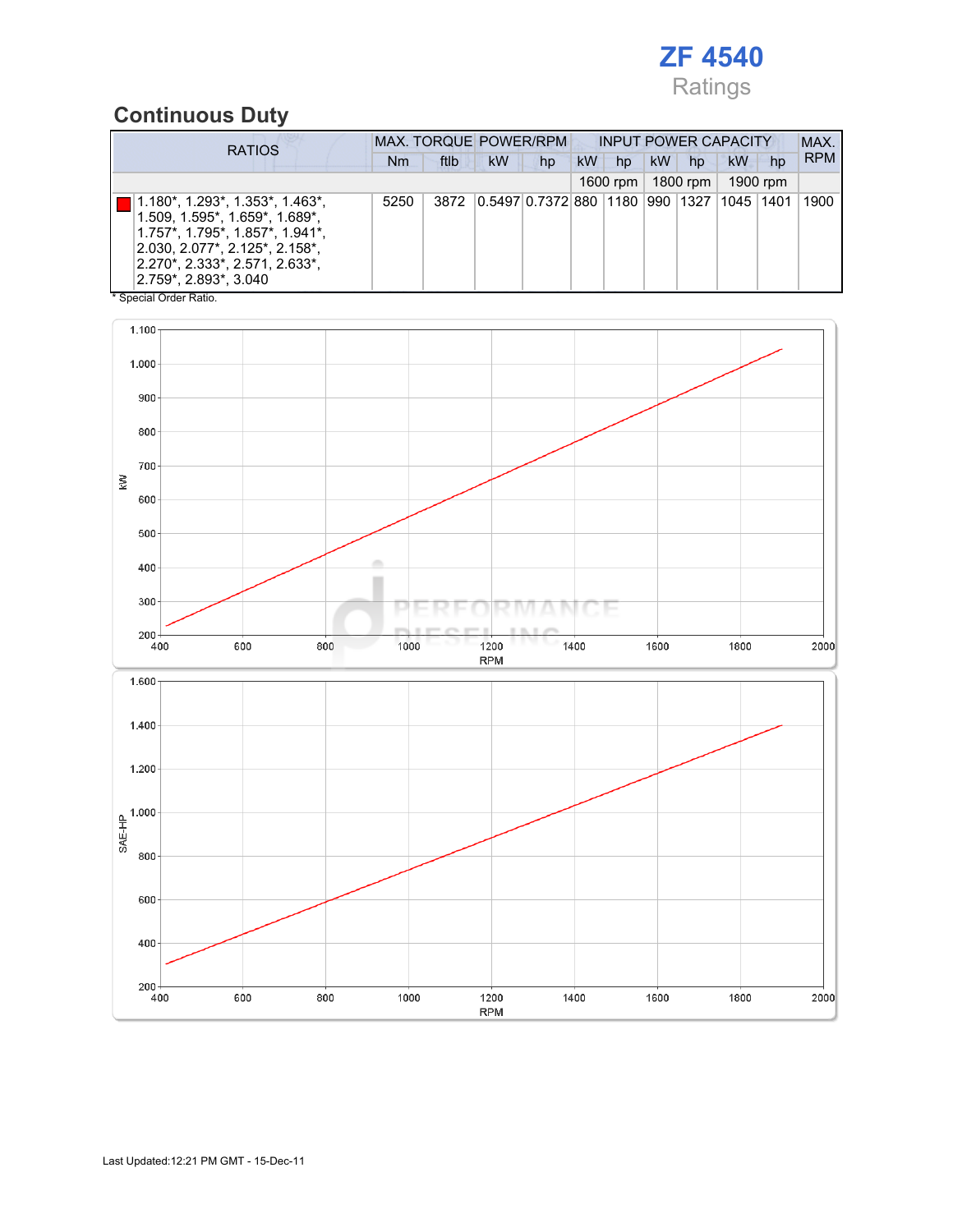



|                                                                                                            | mm (inches)    |                |    |                |            |  |                            |                |           |  |
|------------------------------------------------------------------------------------------------------------|----------------|----------------|----|----------------|------------|--|----------------------------|----------------|-----------|--|
|                                                                                                            | B <sub>1</sub> | B <sub>2</sub> | H1 | H <sub>2</sub> |            |  | L2                         | L <sub>3</sub> | Bell Hsq. |  |
| 310 (12.2)  445 (17.5)  445 (17.5)  313 (12.3)  652 (25.7)  653 (25.7)  565 (22.2)  162 (6.38)  220 (8.66) |                |                |    |                |            |  |                            |                |           |  |
|                                                                                                            |                | Weight kg (lb) |    |                |            |  | Oil Capacity Litre (US qt) |                |           |  |
|                                                                                                            |                | 742 (1,634)    |    |                | 60.0(63.6) |  |                            |                |           |  |

## SAE Bell Housing Dimensions

|         |    |    |                                                                   | <b>Bolt Holes</b> |                 |  |  |
|---------|----|----|-------------------------------------------------------------------|-------------------|-----------------|--|--|
| SAE No. |    |    |                                                                   | No.               | <b>Diameter</b> |  |  |
|         | mm | mm | mm                                                                |                   | mm              |  |  |
| 00      |    |    | 787.4   31   850.9   33.5   882.65   34.75   16   13.49   17/32   |                   |                 |  |  |
|         |    |    | 647.7   25.5   679.45   26.75   711.2   28.0   16   13.49   17/32 |                   |                 |  |  |

## Output Coupling Dimensions

|    |              |         |          |  |               |    |                                                         |     | <b>Bolt Holes</b> |              |
|----|--------------|---------|----------|--|---------------|----|---------------------------------------------------------|-----|-------------------|--------------|
|    |              |         |          |  |               |    |                                                         | No. |                   | Diameter (E) |
| mm | $\mathsf{I}$ | $-1$ mm | $\ln$ mm |  | $\mathsf{In}$ | mm |                                                         |     | mm                |              |
|    |              |         |          |  |               |    | 280   11.0   245   9.65   175   6.89   25.0   0.98   16 |     | 22.2              | 0.87         |